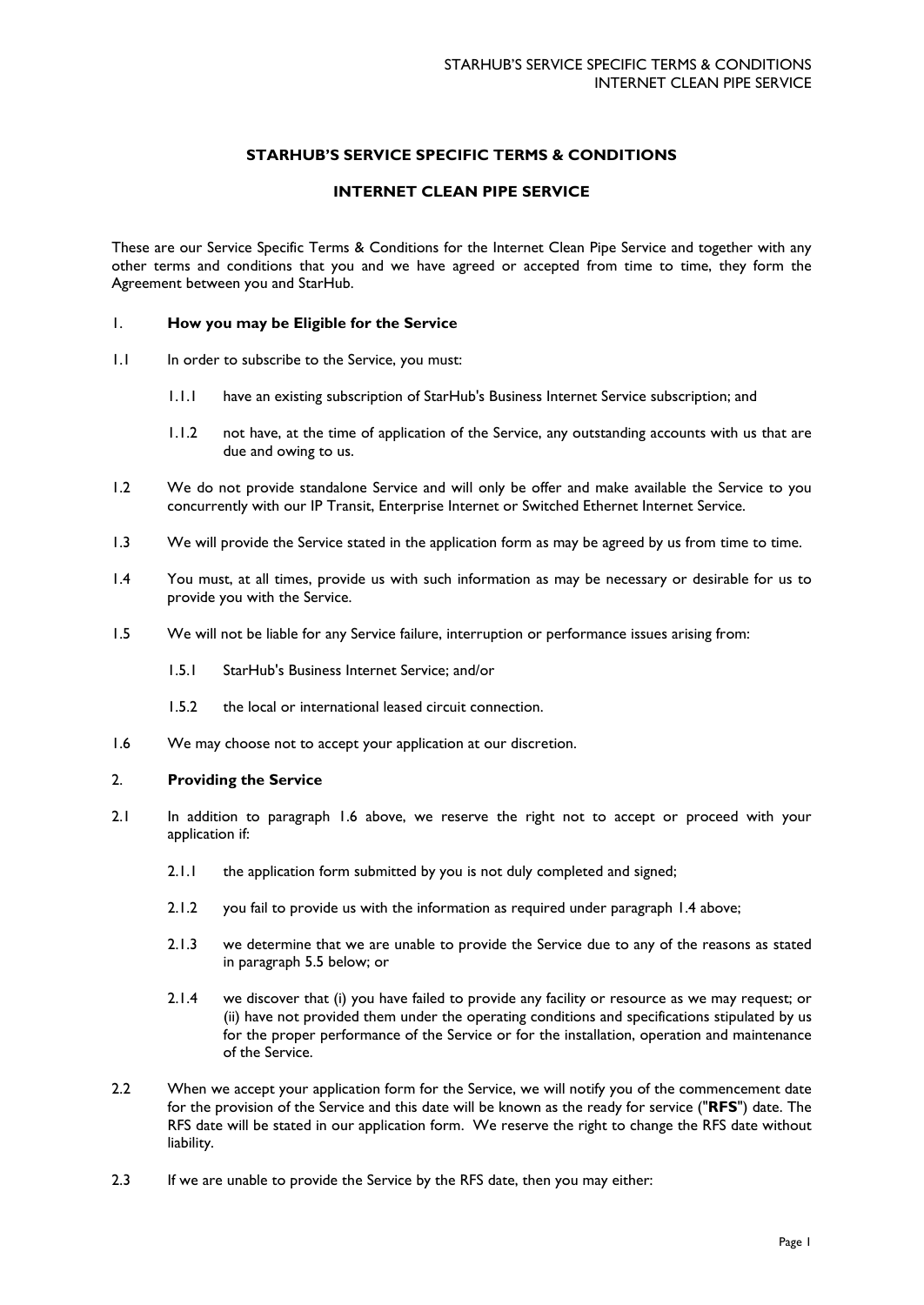- 2.3.1 cancel that part of the Service which we are unable to provide by the RFS date, without being liable to pay any cancellation Charges; or
- 2.3.2 accept that part of the Service which we are ready to provide, and pay for the same at our prevailing rate(s).

This shall be your sole and exclusive remedy and you shall have no claim against us for our failure to provide the Service by the RFS date. We have no further liability to provide the Service by the RFS date.

- 2.4 If you request to defer the provision of the Service to a date after the RFS date we originally agreed to, you will be liable to pay a reservation fee at our prevailing rate(s).
- 2.5 If you cancel your application for the Service before the RFS date, you shall pay us our prevailing cancellation Charges, which shall be 100% of the recurring subscription Charges for the Minimum Period of Service.

## 3. **Minimum Period of Service**

- 3.1 The initial Minimum Period of Service for the Service is 12 continuous months (or such other period as may be agreed by us and stated in the application form) from the commencement date as determined in accordance with paragraph 4.1 below. Upon the expiry of the initial Minimum Period of Service, the Service will be renewed automatically on a monthly basis unless either party gives the other party at least 30 days' written notice of termination prior to the expiry of the then current period.
- 3.2 In computing whether or not you have fulfilled the Minimum Period of Service, any period for which the Service is suspended or ceased will not be counted. If the Service is suspended or ceased and subsequently reactivated, the Minimum Period of Service will be automatically extended by such period of suspension or cessation.
- 3.3 If we agree to any changes to the Service as requested by you (including any upgrade to the Service) or the renewal of the Service, we are entitled to require the Minimum Period of Service to be recommenced from the date the Service is changed or renewed.

# 4. **Duration of Service**

- 4.1 The Service under this Agreement will commence on the RFS date as notified by us to you in accordance with paragraph 2.2 above.
- 4.2 This Agreement will continue until terminated according to the provisions of this Agreement.

#### 5. **Scope of the Service**

- 5.1 We will provide the Service to you according to the particulars set out in the application form. We shall not be responsible if any of the particulars provided by you in the application form is incorrect, false and/or incomplete.
- 5.2 You may request us to change, from time to time, the Service particulars set out in the application form, subject to our written agreement and your payment of the prevailing administrative fee chargeable by us. If there is such change, the subscription Charges payable and the Service particulars will be amended accordingly. For the avoidance of doubt, you will continue to be liable for the payment of such revised subscription Charges pursuant to paragraph 8.1 below.
- 5.3 The Service depends on the interconnection between your network and our Network via the local and/or international leased circuit connection (as may be applicable). However, the Service does not include the provision of our local and international leased circuit connection. You shall be solely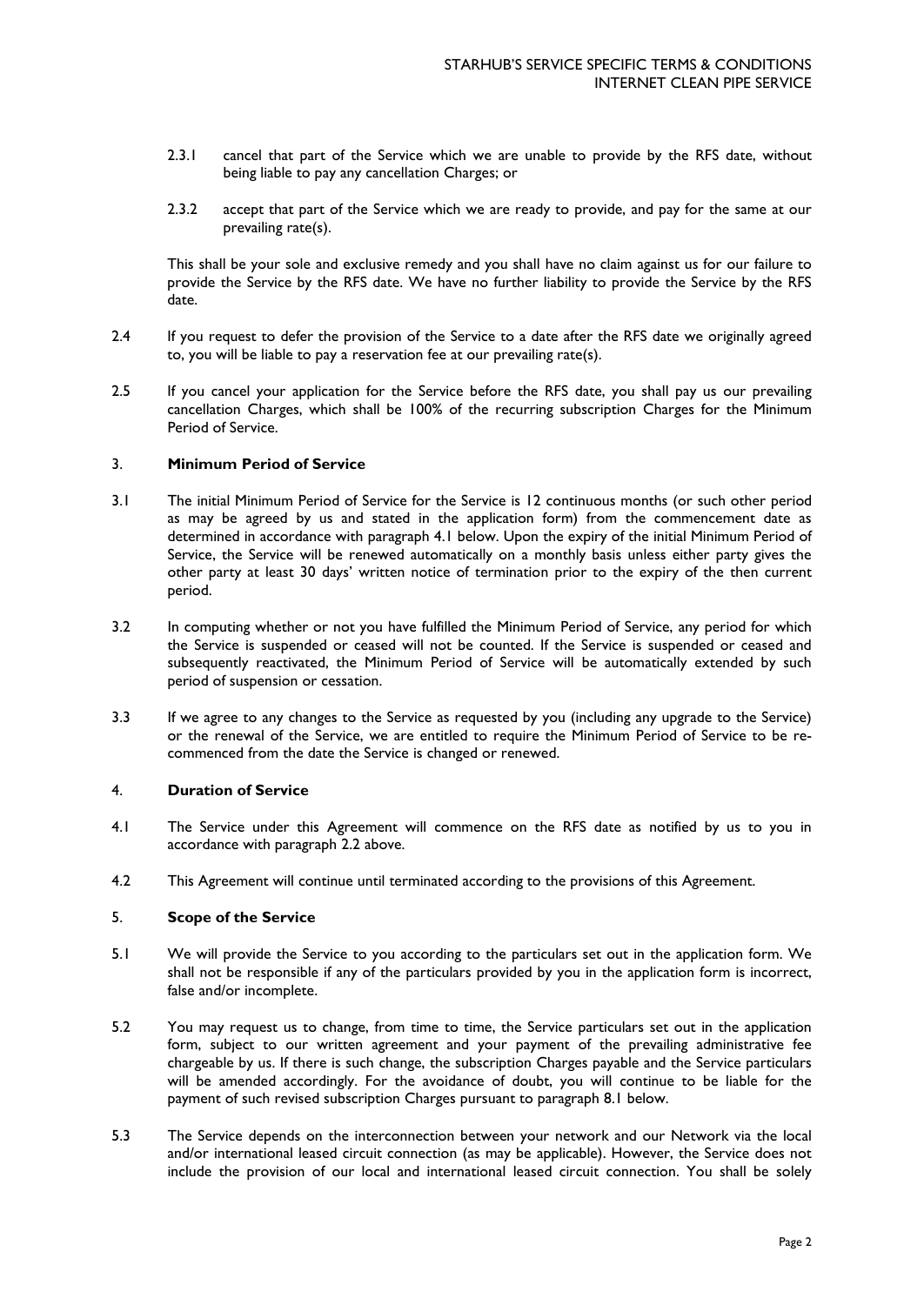responsible at your own cost and expense (i) to procure and maintain the local and/or international leased circuit connection subscription (as may be applicable) with us; and (ii) for providing all equipment, hardware, software, and power supply necessary to connect to and use the Service.

- 5.4 In addition, you acknowledge and agree that unless we otherwise agree in writing, we are not responsible for providing any support, whether technical or otherwise, to any of your networks which are connected to or used in conjunction with the Service.
- 5.5 You acknowledge and agree that availability of the Service is subject to:
	- 5.5.1 availability of resources, including network availability and our area of coverage at the time at which the Service is requested or delivered;
	- 5.5.2 geographic and technical capacity of the Network and of our delivery systems at the time at which the Service is requested or delivered; and
	- 5.5.3 provisioning time for the Service. Such provisioning time will be determined or changed by us in our discretion without liability to you.
- 5.6 If you have opted for and subscribed to our Unmanaged Service, we reserve the right to immediately stop any ongoing mitigation initiated by you, if any, with or without notice to you, if we determine in our absolute discretion that such mitigation will or may affect the Service's infrastructure, StarHub IP Backbone and/or the Network. We will not be liable to you or any third party for the foregoing.
- 5.7 If you have opted for and subscribed to our Managed Service, you consent to us performing mitigation of any DDoS Attack with or without notice to you. We shall not be responsible under any circumstances to you and/or any third party for any losses, damages, claims or other liabilities (including failure, delay, disruption or interruption in service, or loss of data) which may arise from performing the mitigation and/or relating to the mitigation.
- 5.8 We may, in our absolute discretion and without notice to you, trigger a 'blackhole' if necessary to prevent any harm or imminent harm (such as interruption, disruption, congestion, signal leakage and/or any Unauthorised Act) to the Network or the networks of third parties.
- 5.9 Your mitigation profile for the standard Managed Service will be configured based on two sets of detection engines:
	- 5.9.1 Profiled Router Detection (to monitor bandwidth using dynamic baseline and severity thresholds); and
	- 5.9.2 Host Detection (to monitor layer 3 and 4 protocols based on preset threshold settings).
- 5.10 We will monitor your internet circuit LAN IP following the subscribed internet circuit configuration.
- 5.11 We will enable Profiled Router Detection with Automatic Rate Calculation as the default setting.
- 5.12 We will enable Host Detection based on recommended default settings.
- 5.13 For Static Customers, Managed Objects will be created based on the range of public IP Addresses assigned by us.
- 5.14 For BGP Customers, Managed Objects will be created based on the range of public IP Addresses in the BGP Hearing Sheet provided by you.
- 5.15 One Managed Object per StarHub internet service identification number will be created.
- 5.16 Login Accounts (applicable to standard Service):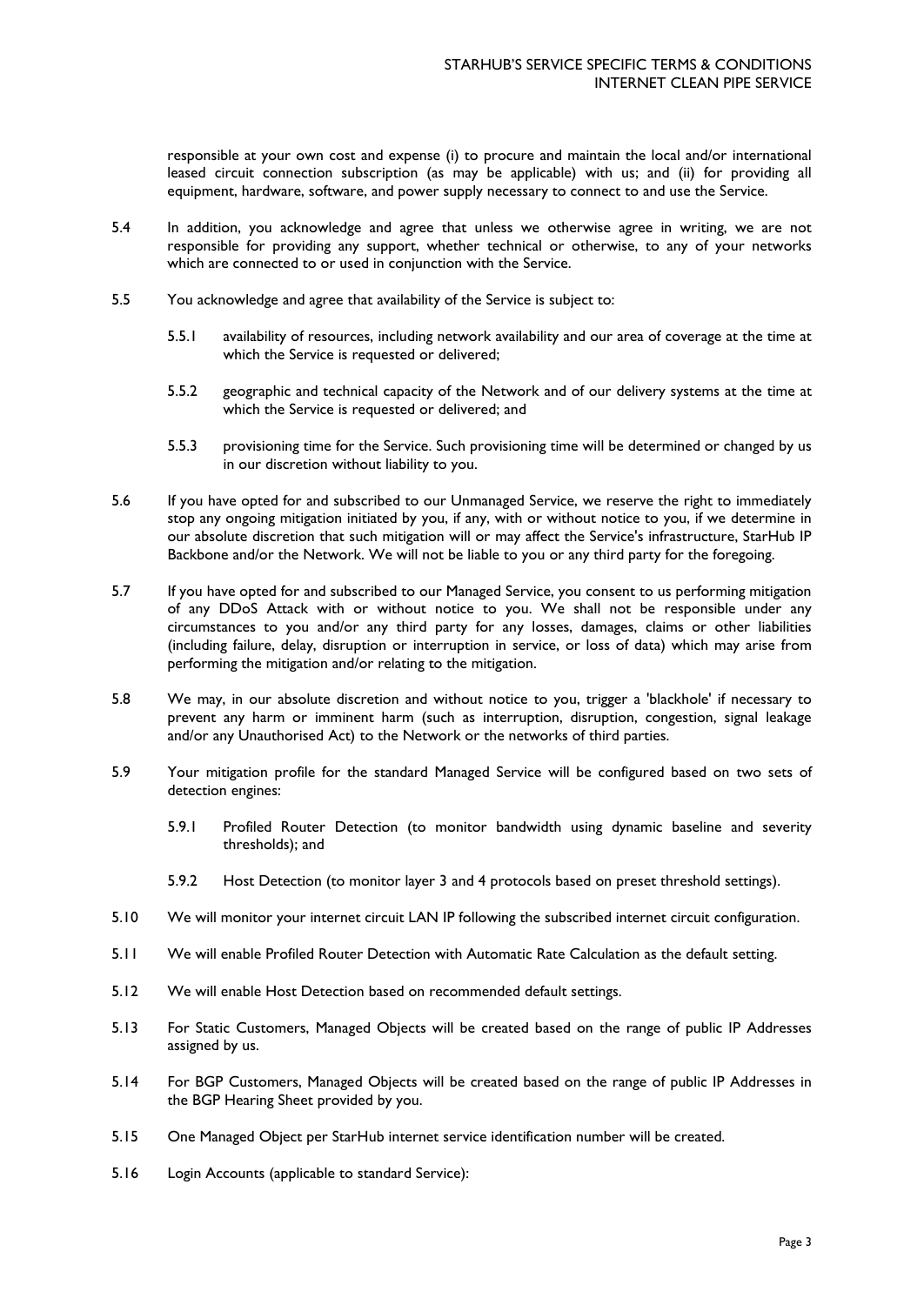- 5.16.1 You will be provided a default username 488xxxxxxx for each Service identification number.
- 5.16.2 The portal access is based on read-only access.
- 5.16.3 You may approach StarHub Business Helpdesk on any requests for additional accounts if required.

### 6. **Using the Service**

- 6.1 You are responsible for ensuring your applications, equipment, hardware, software and networks meet the minimum system requirements of the Service as we may determine from time to time, and that they are compatible and may properly function and inter-operate with the Service. We will not be liable for any Service or network failure or performance issues resulting from non-compliance with such requirements.
- 6.2 You must ensure that all applications, equipment, hardware, software or networks connected to or used with the Service are connected and used in accordance with:
	- 6.2.1 all applicable instructions, safety and security procedures applicable to the use of such applications (or as the case may be, equipment, hardware, software or networks); and
	- 6.2.2 all instructions, notices and directions as we may determine from time to time.
- 6.3 The Service may not be compatible with certain applications, equipment, hardware, software or networks. We will not be responsible for any failure, disruption or interference in the Service or such applications, equipment, hardware, software or networks which may arise from your use of the Service in conjunction with such applications, equipment, hardware, software or networks.
- 6.4 In addition to paragraphs 6.1 to 6.2 above, you must obtain our prior written approval before connecting the Service to any private or public network whatsoever or making any changes to your network configuration.
- 6.5 Any IP addresses allocated by us to you in connection with the Service will remain our sole property and you will have no right or title to such addresses. We reserve the right to withdraw or change any of such IP addresses at any time.
- 6.6 We may, at any time and without any notice to you, temporarily suspend the Service for operational reasons such as repair, maintenance, upgrade or improvement of the Service or because of an emergency. We will restore the Service as soon as reasonably practicable. We may also modify the Service in order to keep pace with the prevailing demands and technological developments, at our discretion and without any notice to you. We will not be liable to you or any third party under this paragraph 6.6.

### 7. **Your Responsibilities**

- 7.1 You agree that:
	- 7.1.1 you must provide accurate and complete particulars/information to us and such particulars/information will be set out in the application form;
	- 7.1.2 you are solely responsible for initiating the mitigation of any and all attacks via the Service (if you have subscribed to our Unmanaged Service);
	- 7.1.3 you are solely responsible for determining the severity of the attack and how and when to use the Service to address the same (if you have subscribed to our Unmanaged Service);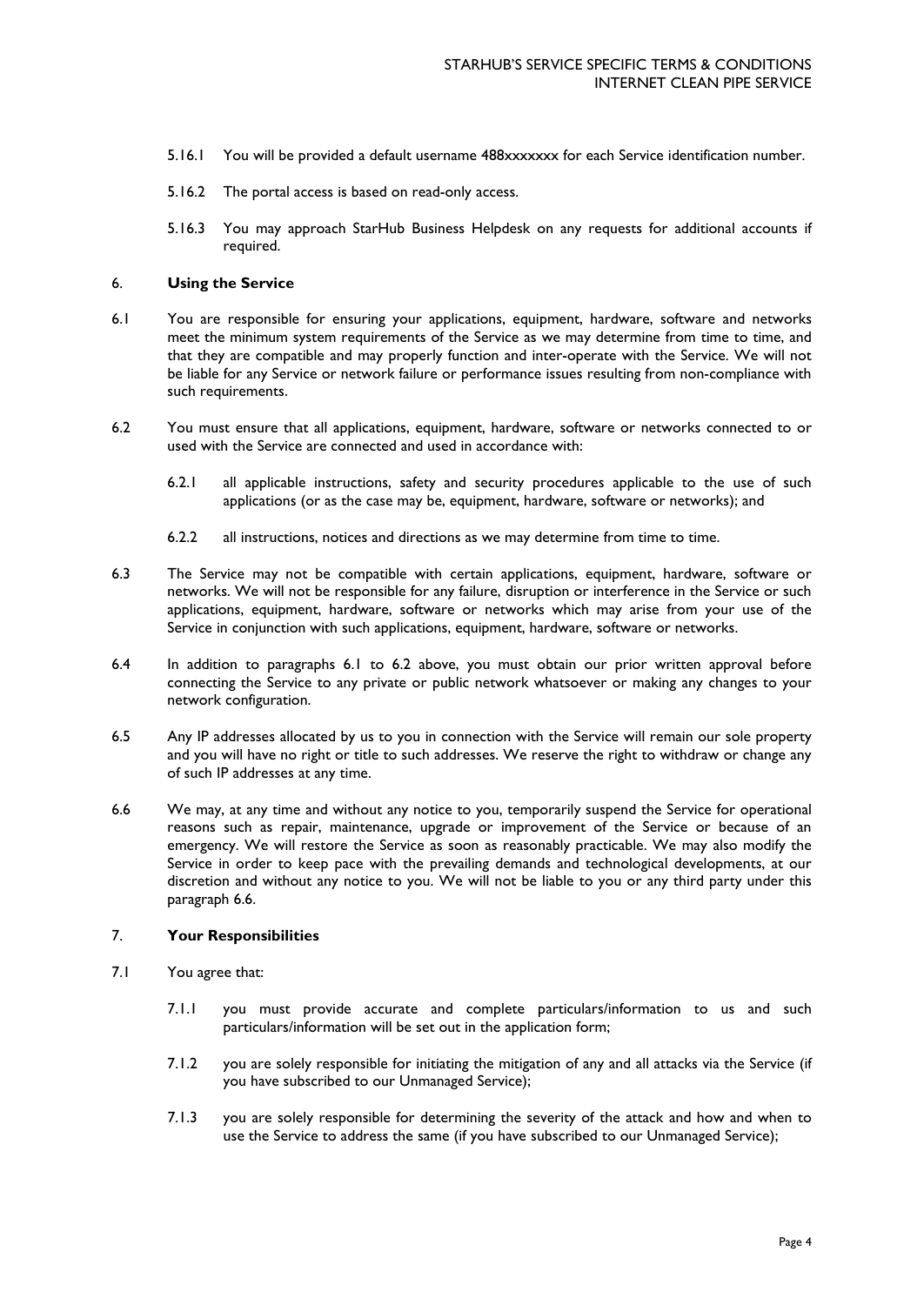- 7.1.4 auto-trigger email alerts on detected anomalies are subjected to your internet connectivity and network condition such as router processing capability, etc. (if you have subscribed to our Unmanaged Service);
- 7.1.5 we may, at our discretion, reserve the right to implement Access Control List (ACL) filtering or blackhole the victim IP as a last resort if the attack volume is significantly degrading the backbone network;
- 7.1.6 you will reasonably cooperate with us in respect of any fault investigation pertaining to the Service or DDoS Attacks; and
- 7.1.7 the amount of clean traffic generated (maximum up to port size) depends on the outcome of your mitigation efforts made via the Service, and we will not be liable to you or any third party under any of paragraphs 7.1.1 to 7.1.6 above.
- 7.2 You shall cooperate with us in all aspects of the Service, including providing us with the name(s) of a point of contact for the Service.
- 7.3 You shall ensure that only you or your designated users will access the Service and that you and all your users shall not share tokens, user IDs or other methods for accessing the Service with individuals who are not the designated users of the tokens provided by us. You further agree to notify us of the designated user of each user ID and token provided with the Service. You shall promptly notify us of any changes to any of the designated users who have been assigned a token and/or user ID.
- 7.4 You shall not disclose, copy, disseminate, redistribute, or publish any portion of the Service to any other party. Reproduction of the Service in any form or by any means is forbidden without our prior written permission, including:
	- 7.4.1 information storage and retrieval systems;
	- 7.4.2 recordings and re-transmittals over any network (including any local area network);
	- 7.4.3 using in any timesharing, service bureau, bulletin board or similar arrangement or public display;
	- 7.4.4 posting any portion of the Service to any other online service (including bulletin boards or the Internet); or
	- 7.4.5 sublicensing, leasing, selling, offering for sale or assigning the Service to another entity or user.
- 7.5 You shall ensure that you and your users' use of the Service will comply with the written and electronic instructions for use of the Service Portal.
- 7.6 You shall ensure that only you or your designated users will access the Service and that you and your designated users shall not share the user IDs or other methods for accessing the Service with individuals who are not so authorised. You will notify us of the designated user of each user ID provided with the Service. You shall promptly notify us of any changes to any of the designated users assigned to a user ID.
- 7.7 You shall be solely responsible for determining the configuration of and how and where to use the Service Portal views and reporting features The portal views and reporting features of the Service are intended to provide you with information that will be helpful in optimising and otherwise managing its network and the Service purchased from us.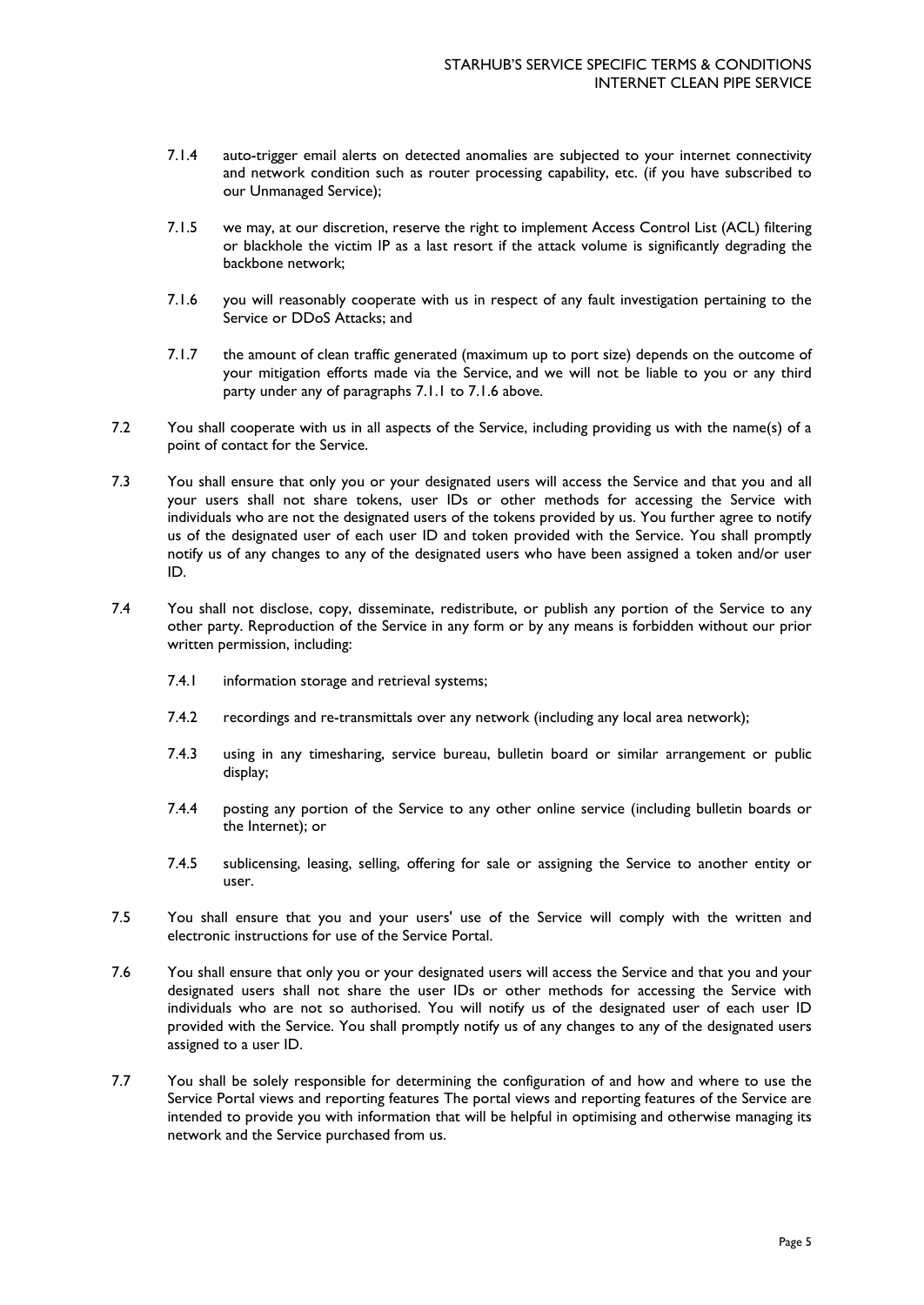- 7.8 You shall be the owner and controller of any data collected via the portal views and reporting features. We shall be acting only as a data intermediary and/or data processor in relation to such information.
- 7.9 You shall be responsible either for:
	- 7.9.1 taking all relevant procedural steps to ensure that viewing and using the portal views and reports is in compliance with applicable local laws; or
	- 7.9.2 ensuring that the portal views and reports are not used in countries where this is not permitted.
- 7.10 You shall cooperate with us in all aspects of the Service, including providing us information regarding any changes to your network, in order to assist us in the analysis and examination of your NetFlow Traffic Data.
- 7.11 You acknowledge and understand that if you do not fulfil your obligations or provide the necessary information as provided in this Agreement, then the Service may be degraded or we may not be able to provide the Service to you.
- 7.12 You shall provide us with a list of customer IP addresses connected to StarHub IP Backbone that you wish to have subject to the Clean Pipe monitoring system that is part of the Services, and immediately notify us of any additions or deletions to such list throughout the term of this Agreement.
- 7.13 You shall provide us with the names of 3 of your points of contact and related contact information. You shall use your best efforts to ensure that the listed contact persons shall be contactable at all times so that such person can be notified of the mitigation.
- 7.14 You must immediately notify us of any event that you become aware or suspect would cause significant traffic pattern changes in your network that is being monitored under the Clean Pipe monitoring system that is part of the Services.
- 7.15 You must immediately notify us if you reasonably believe that you are under a DDoS Attack and you cannot initiate the mitigation via Service Portal due to any circumstances (if you have subscribed to our Unmanaged Service).

# 8. **Paying for the Service**

- 8.1 You are liable to pay a recurring subscription Charge for the Service at the prevailing prescribed rate(s). You will be billed in advance for the subscription Charge at monthly intervals or such intervals as we may decide.
- 8.2 Billing and payment disputes that may be raised by you will be treated in accordance with our Business General Terms & Conditions.

### 9. **Additional Charges**

- 9.1 There will be additional Charges:
	- 9.1.1 for work or Service performed outside our normal working hours;
	- 9.1.2 for expedited request of the Service (subject to our prior written approval); and
	- 9.1.3 if the Service requested by you is provided at greater cost than what we would normally incur.

In these cases, we will notify you of the additional Charges before the work and/or Service.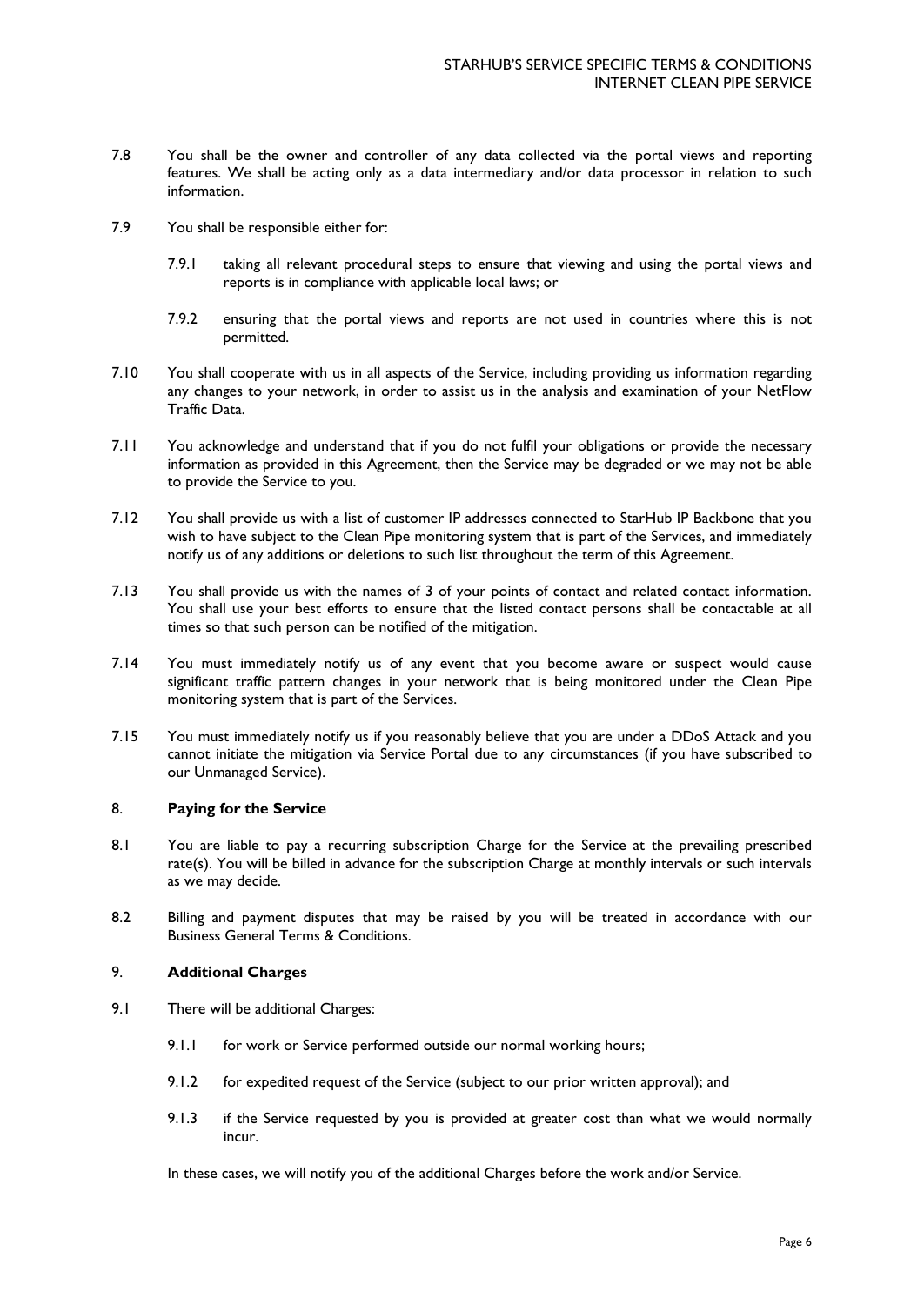- 9.2 If you report a fault and either no fault is found or we determine that the fault is not due to our Network, installation or configuration, then you must:
	- 9.2.1 pay us a fee for the fault report at our prevailing rate; and
	- 9.2.2 reimburse us for all other costs (including labour and transport charges) incurred by us for attending to your request.
- 9.3 Any request for relocation of the Service is subject to paragraph 5.5 above and to our absolute discretion. If we relocate any Service, you must pay us our prevailing relocation Charges.

## 10. **Liability**

- 10.1 The Service (including any installation or support Service) is provided on an "as is" and "as available" basis. You agree that you use the Service or rely on any Content obtained through the Service at your sole risk. To the fullest extent allowed by the law, we do not give any assurances, guarantees, or warranties, either express or implied, in relation to such Service or Content. In addition, we will not be liable for any delay or failure to provide the Service, or any interruption or degradation of the Service quality which may arise from any of the following:
	- 10.1.1 an act or omission of an underlying carrier, Service Provider, vendor or other third party;
	- 10.1.2 equipment, network or facility failure;
	- 10.1.3 equipment, network or facility upgrade or modification;
	- 10.1.4 force majeure events such as acts of God, acts of nature, strikes, fire, war, riot, acts of terrorism and governmental actions;
	- 10.1.5 equipment, network or facility shortage;
	- 10.1.6 equipment or facility relocation;
	- 10.1.7 service, equipment, network or facility failure caused by the loss of power to you;
	- 10.1.8 any act or omission by you or any person using the Service provided to you or Equipment provided to you;
	- 10.1.9 any third party's service, equipment, software, network or facility; and/or
	- 10.1.10 any other cause that is beyond our control, including a failure of or defect in any equipment, the failure of an incoming or outgoing communication, and the inability of communications to be connected, completed, or forwarded.
- 10.2 Specifically, we do not warrant:
	- 10.2.1 that the Service, the Software or any equipment (which we provide to you, including the Equipment) will not cause any harm to your applications, equipment, hardware, software, networks or Content;
	- 10.2.2 the accuracy, reliability or quality of any Content obtained through the Service or that defects in any Software will be corrected; and
	- 10.2.3 that the Service and access to it is error-free, secure, uninterrupted, or available at all times.
- 10.3 Except as set out in this Agreement, we expressly exclude all other liability we may have to you, including all liability in contract, tort, negligence, misrepresentation, strict liability or statute. This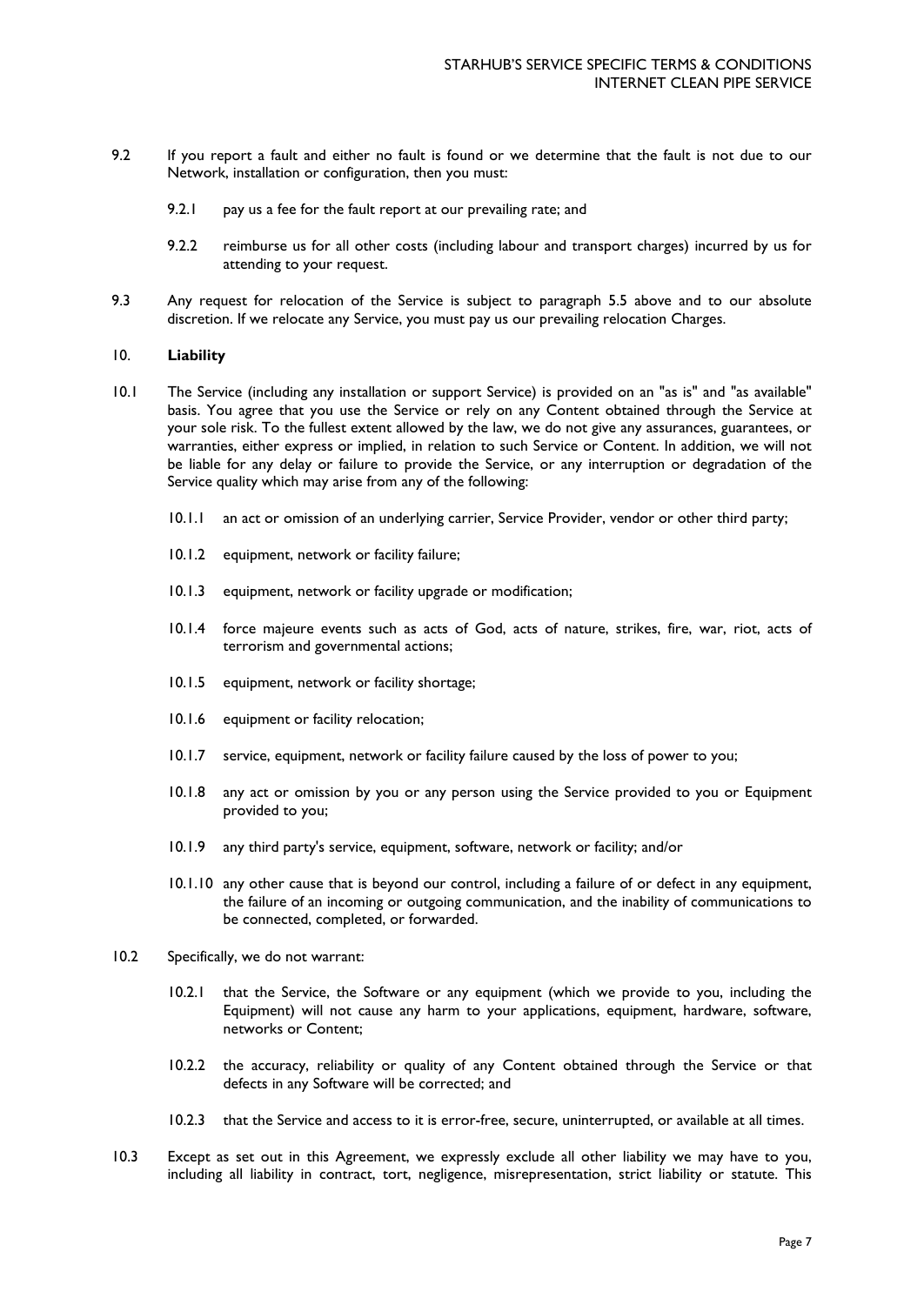exclusion applies for our benefit and that of the Service Providers whose networks are connected to each other or to the Network, all companies, directly or indirectly owned, wholly or partly owned or controlled by us or any of these parties, and all their officers, employees, contractors and agents or anyone else to whom we or these parties are responsible ("**the Relevant Parties**") and whether it relates to anything caused by or resulting from anything we and/or any of the Relevant Parties do or omit or delay in doing (even if done, omitted or delayed fraudulently, wilfully, recklessly, maliciously or negligently), whether or not it is contemplated or authorised by any agreement you have with us.

- 10.4 Neither we nor any of the Relevant Parties is liable for any special, incidental, indirect, consequential or punitive damages, losses, costs or expenses, or any loss of profits, revenue, business and/or anticipated savings, even if caused fraudulently, wilfully, recklessly, maliciously or negligently.
- 10.5 If any of the exclusions set out in paragraphs 10.3 and 10.4 above do not apply, our aggregate liability in any 12-month period will not exceed the preceding 3 months' Charges received by us for the Service.
- 10.6 The relevant Affiliate and/or Service Provider providing the Services or carrying out the actions set out in this Agreement shall be responsible for its acts or omissions.

# 11. **Ending and Suspending the Service**

- 11.1 In addition to the rights either party may have against the other party under this Agreement for any antecedent breach of this Agreement and subject to the provisions of this paragraph 11, this Agreement or the Service hereunder may be terminated by either party giving at least 1 month's written notice to the other party.
- 11.2 If you give us notice that ends during the applicable Minimum Period of Service, you must immediately pay us the early termination Charges equivalent to the aggregate of the monthly recurring Charges for the remainder of the unfulfilled Minimum Period of Service.
- 11.3 If the Service or this Agreement is terminated pursuant to paragraph 11.4 or 11.5 below, you will compensate us for any damages or losses we may suffer because of the termination. In addition, if such termination occurs during the applicable Minimum Period of Service, you have to pay us the sums referred to in paragraph 11.2 above.
- 11.4 In the event of any of the following:
	- 11.4.1 you breach any of the terms and conditions of this Agreement or any other agreement you have with us;
	- 11.4.2 you become or are likely to become bankrupt or insolvent, or die;
	- 11.4.3 you make any arrangement or composition with or assignment for the benefit of your creditors or go into either voluntary or compulsory liquidation or a receiver, trustee, judicial manager or administrator is appointed over any of your assets;
	- 11.4.4 the equivalent of any of the events referred to in paragraphs 11.4.2 and 11.4.3 above under the laws of any relevant jurisdiction occurs to you;
	- 11.4.5 you provide incorrect, false, inaccurate or incomplete information to us;
	- 11.4.6 the requirements of any relevant regulatory authority result in us having to stop providing the Service or to provide the Service in a manner which is unacceptable to us;
	- 11.4.7 we believe you are likely to create imminent harm (such as interruption, disruption, congestion, signal leakage and any Unauthorised Act) to our Network or any third party's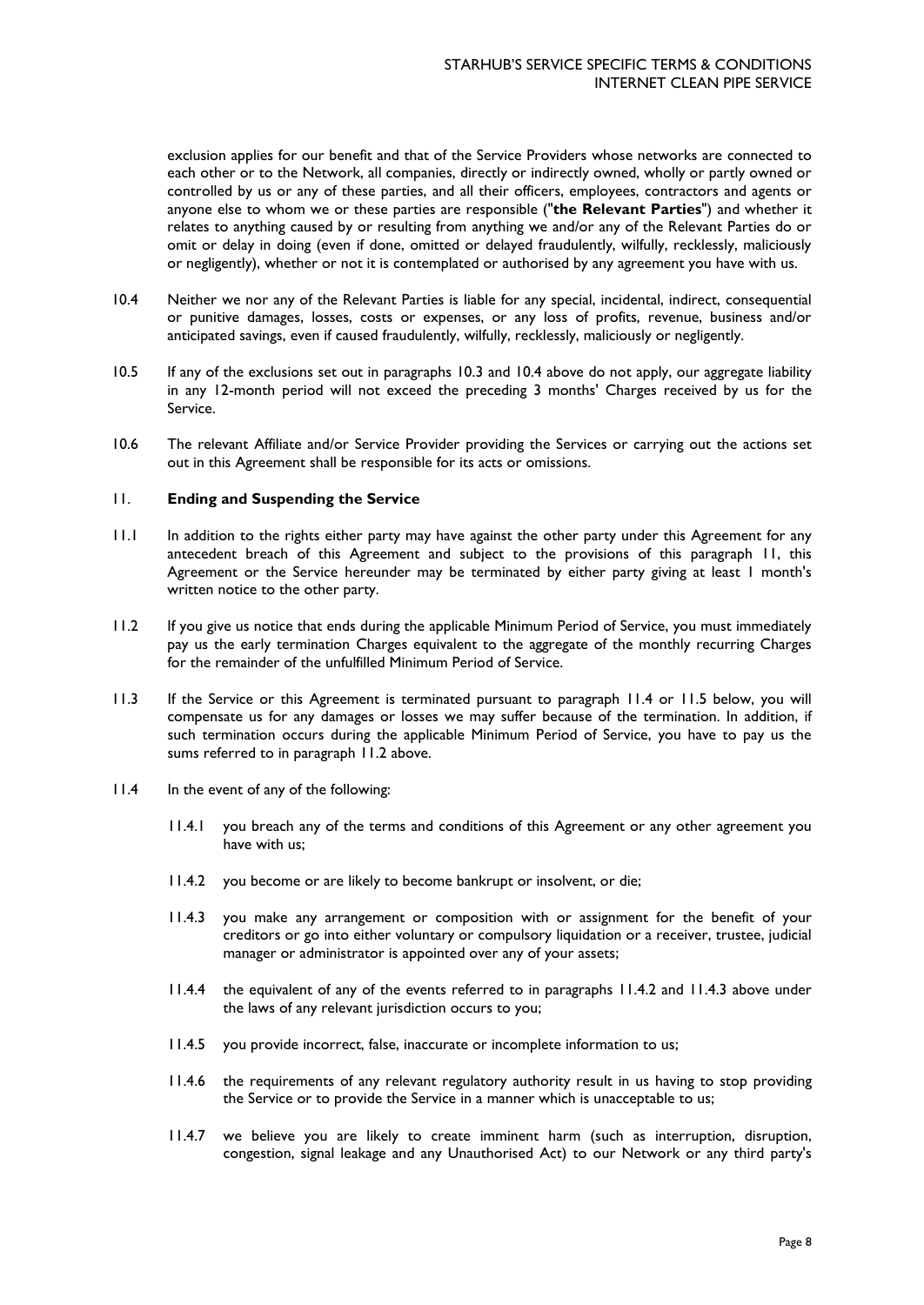networks or systems or our provision of the Service, or defraud us, or are likely to create imminent harm or harass or are abusive to our personnel; or

11.4.8 for any reason beyond our control (including loss of any licence, way-leave or easement, requirements of any governmental or regulatory authority or orders by the court and cessation or failure to deliver by a third party supplier) we are unable to provide the Service,

we may suspend or terminate all or any part of the Service or terminate this Agreement with 7 working days' notice (for paragraphs 11.4.1 and 11.4.5 above) or with immediate effect (for paragraphs 11.4.2, 11.4.3, 11.4.4, 11.4.6, 11.4.7 and 11.4.8 above) in each case without compensation to you, and without prejudice to our rights to damages for any antecedent breach by you of this Agreement. You may immediately contact our business helpdesk or our account manager to tell us why such suspension or termination should not occur. We will consider each case and where we deem appropriate, will not proceed with the suspension or termination of such account or take any other appropriate action where necessary.

- 11.5 If we suspect that you are using or allowing the Service to be used for fraud, misconduct or any other illegal or improper purpose, we will refer this to the relevant authorities and comply with directions or guidelines issued by them, without notice or reference to you.
- 11.6 If and when you make good any breach or default, we may restore any suspended or terminated Service after you have paid for any reinstallation, restoration or re-connection Charges and reimbursed us for our reasonable costs in suspending or terminating the Service.
- 11.7 If the Service is terminated, all sums due, accruing due or payable to us in respect of the Service, up to the date of termination (including late payment Charges) will, upon the termination, become immediately due and payable to us.
- 11.8 In addition to paragraph 11.6 above, we reserve the right to charge you our prevailing reactivation Charges for restoring any suspended Service. Restoration of any Service is subject to our absolute discretion.
- 11.9 The termination of this Agreement will not affect any accrued rights or remedies of either party against the other party.

# 12. **Other Legal Matters**

## 12.1 **Conclusiveness of Records**

12.1.1 In the absence of fraud or manifest error, subject to paragraph 2.3.4 of our Business General Terms & Conditions, all of our records relating to the Service are conclusive evidence of their accuracy and completeness.

#### 12.2 **Changes to this Agreement**

12.2.1 We may from time to time change any of these Terms & Conditions and/or any other applicable terms and conditions for the Services you subscribe for. We may also from time to time withdraw, suspend, or change any of the Services. We will try, where we reasonably can, to give you advance notice of such changes, and we will notify you of such changes in writing or via our website, or such other form as we may decide. The display of the revised terms and conditions on our website will constitute notice of the changes and your continued use of the Services will be taken as acceptance thereof.

### 12.3 **Confidentiality**

12.3.1 In addition to paragraph 13.10 (Confidentiality) of our Business General Terms & Conditions, you shall not disclose to any person any information relating to the Service including the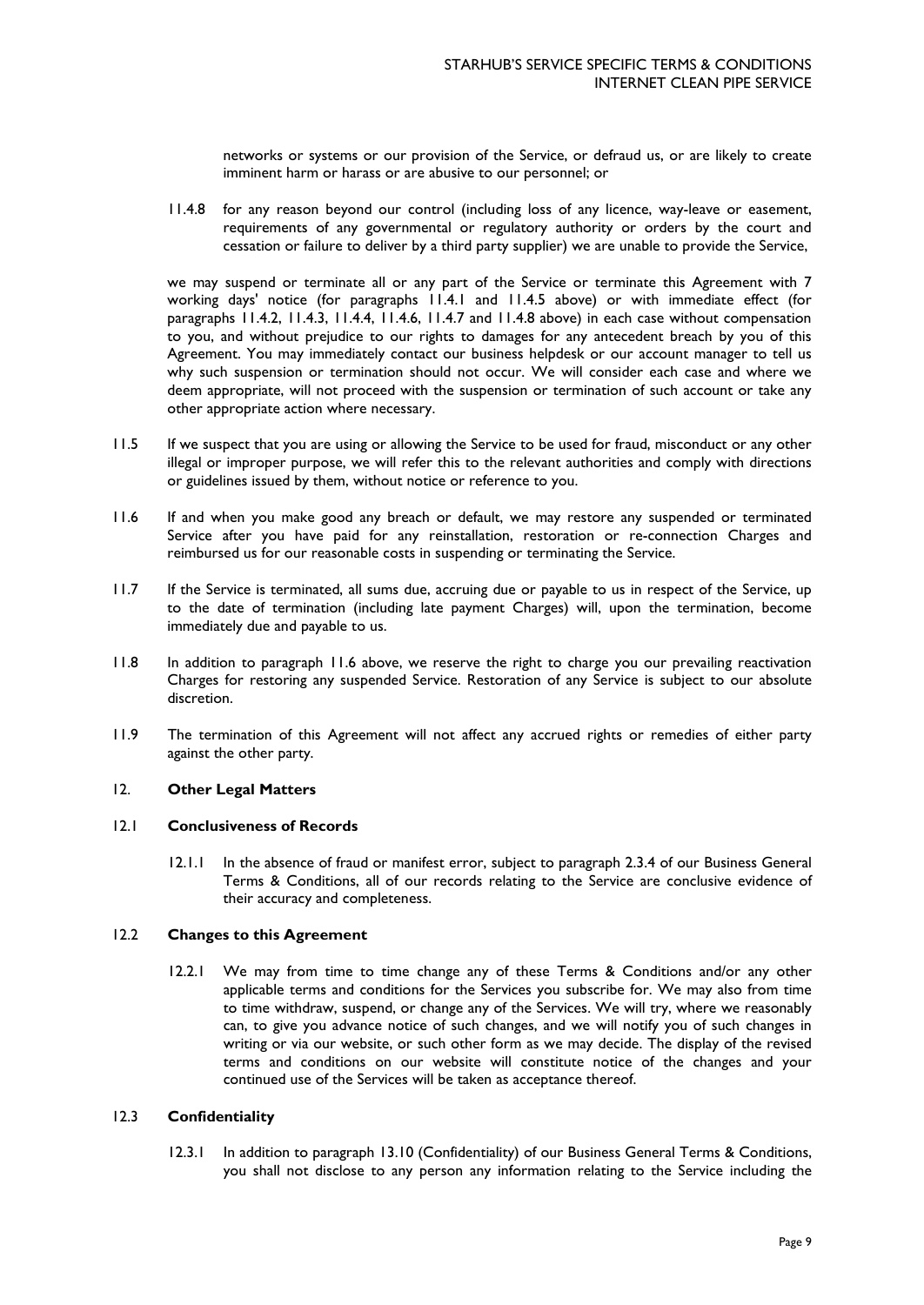Service ID(s) and password(s), software or equipment which you obtain from us or our third party supplier. This restriction will not apply to any information which is or becomes publicly available otherwise than through a breach of your obligation.

## 12.4 **Matters beyond our Control**

- 12.4.1 We will not be liable for any delay or failure in performance under this Agreement resulting from matters beyond our control. These include acts of God, requirements of any governmental or regulatory authority, war, national emergency, accident, fire, lightning, equipment failure, computer software or Software malfunction, electrical power failure, faults, interruption or disruption of the Network or the networks of other Service Providers or of your equipment or the equipment of any third party, riots, strikes, lock-outs, industrial disputes (whether or not involving our employees), epidemics of infectious diseases or acts of terrorism.
- 12.4.2 In addition to paragraph 12.4.1 above, we will not be liable for any delay or failure in performance of the Service under this Agreement resulting from any delay or failure of any third party (including any supplier) to deliver or provide any facilities, infrastructure, equipment or Service to us. When this happens, we will not be responsible for any interruption or disruption of the Service or if you cannot access or use the Service.

## 12.5 **Meanings**

This paragraph 12.5 sets out how certain words and phrases are used in this Agreement. Terms used but not defined in these Service Specific Terms & Conditions shall have the respective meanings given to them in the Business General Terms & Conditions.

### **What these words mean in this Agreement**

- 12.5.1 **"Alerts"** means notification via email or pager of IP Traffic Anomalies or IP Threats that, in our opinion, require immediate action by you, to mitigate or to monitor for possible defensive action.
- 12.5.2 **"Attack Mitigation Equipment"** is the denial of service detection equipment and the data scrubbing equipment located on our premises and used in connection with the Service provided to you by us.
- 12.5.3 **"Attack Mitigation Capability"** is the level of scrubbing capacity purchased by you from us. We will use our commercially reasonable efforts to provide adequate scrubbing or mitigation capacity to support the defined attack size.
- 12.5.4 **"Automatic Rate Calculation"** means our calculation based on rate settings that you configure and the last 30 days of a managed object's or the Service's actual traffic.
- 12.5.5 **"BGP"** shall have the meaning set out in paragraph 12.5.6.
- 12.5.6 **"BGP Customers"** refer to customers which only have Border Gateway Protocol ("**BGP**") enabled in their network environment.
- 12.5.7 **"BGP Hearing Sheet"** is the form which allows customers to request for their new prefixes or IP addresses to be announced to us.
- 12.5.8 **"DDoS Attack"** means a distributed Denial of Service Attack directed towards your IP addresses connected to StarHub IP Backbone that, in our reasonable judgment, cause us to believe that your network may be compromised by being inundated with nefarious or bogus data traffic, thereby denying service to your systems connected to StarHub IP Backbone.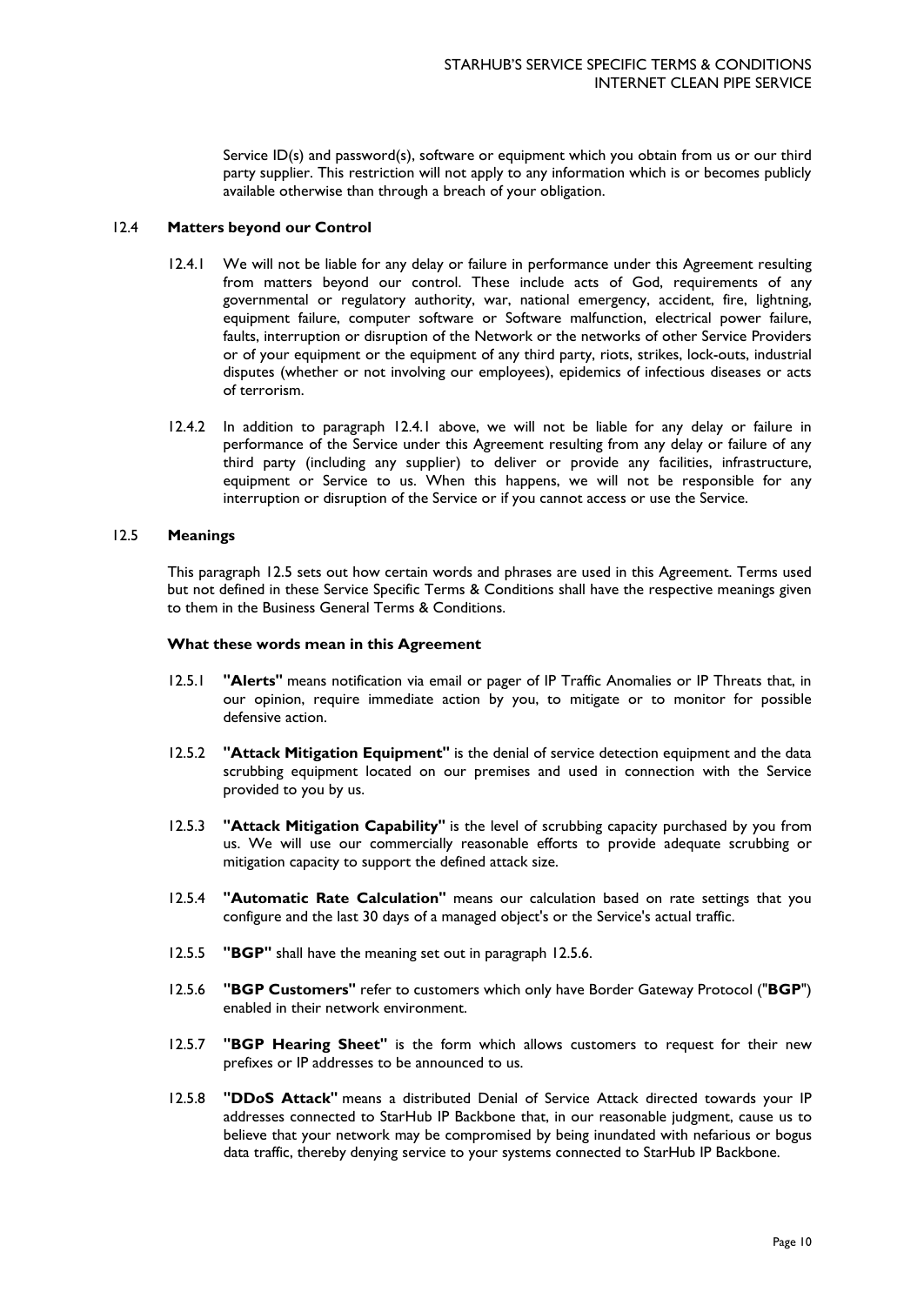- 12.5.9 **"Denial of Service Attacks"** are traffic based attacks which, if not scrubbed, are likely to materially disrupt Internet access and examples of such attack types are set out in the nonexhaustive Table A below.
- 12.5.10 **"Host Detection"** means our monitoring of the IPv4 and IPv6 traffic to a host on all monitored StarHub routers.
- 12.5.11 **"Internet Control Message Protocol"** ("**ICMP**") means the TCP/IP protocol used to report network errors and to determine whether a computer is available on the network. The ping utility uses ICMP.
- 12.5.12 **"IP"** shall have the meaning set out in paragraph 12.5.24.
- 12.5.13 **"IP Threat"** refers to data traffic across StarHub IP Backbone such as viruses, buffer overloads, DDoS Attacks or other traffic, that may potentially disable, interrupt or degrade single or multiple connection(s) to StarHub IP Backbone.
- 12.5.14 **"IP Traffic Anomaly"** refers to data traffic across StarHub IP Backbone that has a pattern or characteristic recognised by us as warranting investigation.
- 12.5.15 **"Managed Objects"** are administrator-configured network resources that the Service uses to sort, filter, and store traffic and flow data. Managed Objects define what the Service protects.
- 12.5.16 **"Managed Service"** shall have the meaning set out in paragraph 12.5.21.
- 12.5.17 **"NetFlow Traffic Data"** means a sample of your data traffic on StarHub IP Backbone used to identify and mitigate DDoS Attack(s).
- 12.5.18 **"Profiled Router Detection"** means our identification of traffic rates on the StarHub router that exceed expected levels for the configured circuit with this Service.
- 12.5.19 **"RFS"** shall have the meaning set out in paragraph 2.2.
- 12.5.20 **"Right"** refers to our right to black-hole the victim's IP as last resort in case the attack volume is significantly degrading the backbone network and/or exceeded the support defined attack size.
- 12.5.21 "**Service**" refers to the Internet Clean Pipe Service provided by StarHub for StarHub Business Internet Customers ("**you**"). The Service may be either managed (Managed Clean Pipe Standard or Managed Clean Pipe Premium – "**Managed Service**") or unmanaged ("**Unmanaged Service**") depending on what you have subscribed to.
- 12.5.22 **"Scrubbing Device"** means the equipment used by us to isolate and mitigate a DDoS Attack.
- 12.5.23 **"Service Portal"** is the portal provided to you to monitor and mitigate a DDoS Attack on your network. You will select the IP address range designated by you for mitigation. You are responsible for starting and stopping traffic scrubbing via commands on the portal.
- 12.5.24 **"StarHub IP Backbone"** is defined as the StarHub-owned and operated Internet Protocol ("**IP**") infrastructure, identified as AS4657 and that includes certain StarHub Business Internet service points of presence.
- 12.5.25 **"Static Customers"** refer to customers which only have static IP enabled in their network environment.